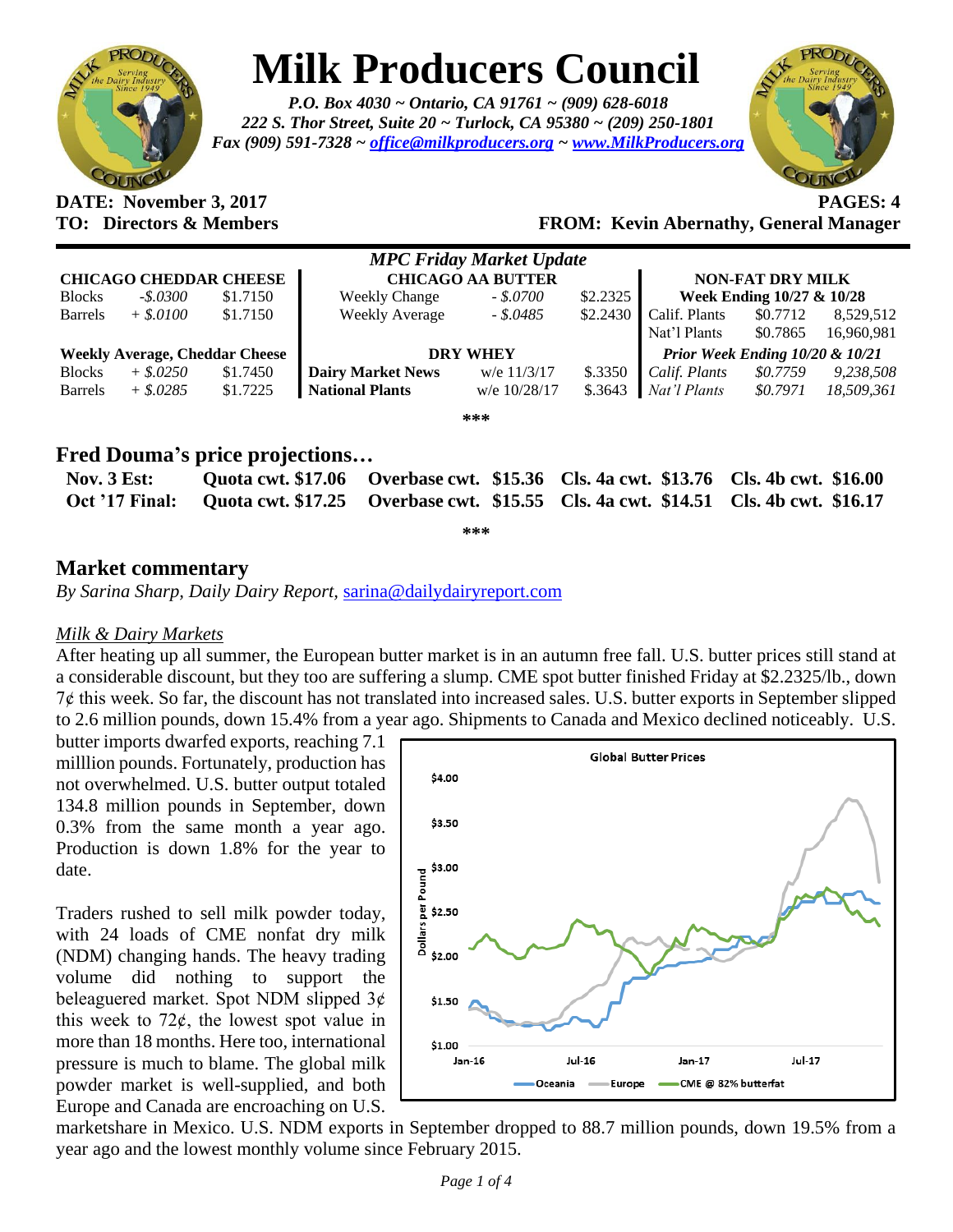

But the industry cannot place all of the fault abroad. Milk continues to move to the drier despite the calendar and the less-than-perfect weather. Combined production of NDM and skim milk powder (SMP) totaled 163.8 million pounds in September, just shy of last year's volume, which set the record for the month. With that, manufacturers' stocks of NDM climbed to 321 million pounds, up 48.6% from a year ago. The U.S. hasn't had to contend with this much milk powder since 2009.

Both CME spot Cheddar blocks and barrels closed today at \$1.715. This represents a minor capitulation for blocks, which spent much of the week in the mid-\$1.70s, at the high end of the

prevailing trading range. Compared to last Friday, blocks lost  $3¢$  while barrels added a penny. Cheese production remains formidable. At 1.01 billion pounds, September cheese output was 2.7% greater than a year ago, with

Cheddar production up 4.5%. U.S. cheese exports continue to outpace the rather paltry volumes reported in the past couple years. In September, the U.S. exported 59.2 million pounds of cheese. Although that is 22.6% greater than the same month last year, it is not enough to make much of a dent in the U.S. cheese surplus.

The whey market remains weighed down by robust output and growing stockpiles. In September, production of dry whey for human consumption totaled 89.6 million pounds, up 20.4% from a year ago. Demand is clearly not



keeping pace. Stocks climbed to a record-breaking 105 million pounds, more than double the volume reported last year. The drooping whey market is a drag on milk checks. Every penny lower in the monthly average National Dair Products Sales Report price for whe translates into a 6¢ deterioration in the whe price. Since early September,



whey futures contracts for the first half of 2018 have lost around  $9¢$ , or between 19% and 24% of their value.

With the exception of butter, global dairy product inventories are burdensome. They will remain so until demand outpaces supply. With production in Europe on the rise, that is not likely to be anytime soon. However, there are some reasons for hope. Last week New Zealand reported September milk collections down 1.6% from last year at the lowest total for the month since 2012. It has been a cold, wet winter and a soggy, miserable spring. Both Fonterra and USDA's attaché in New Zealand expect poor pasture conditions to throttle milk production through at least the end of the year, a critical period in the season.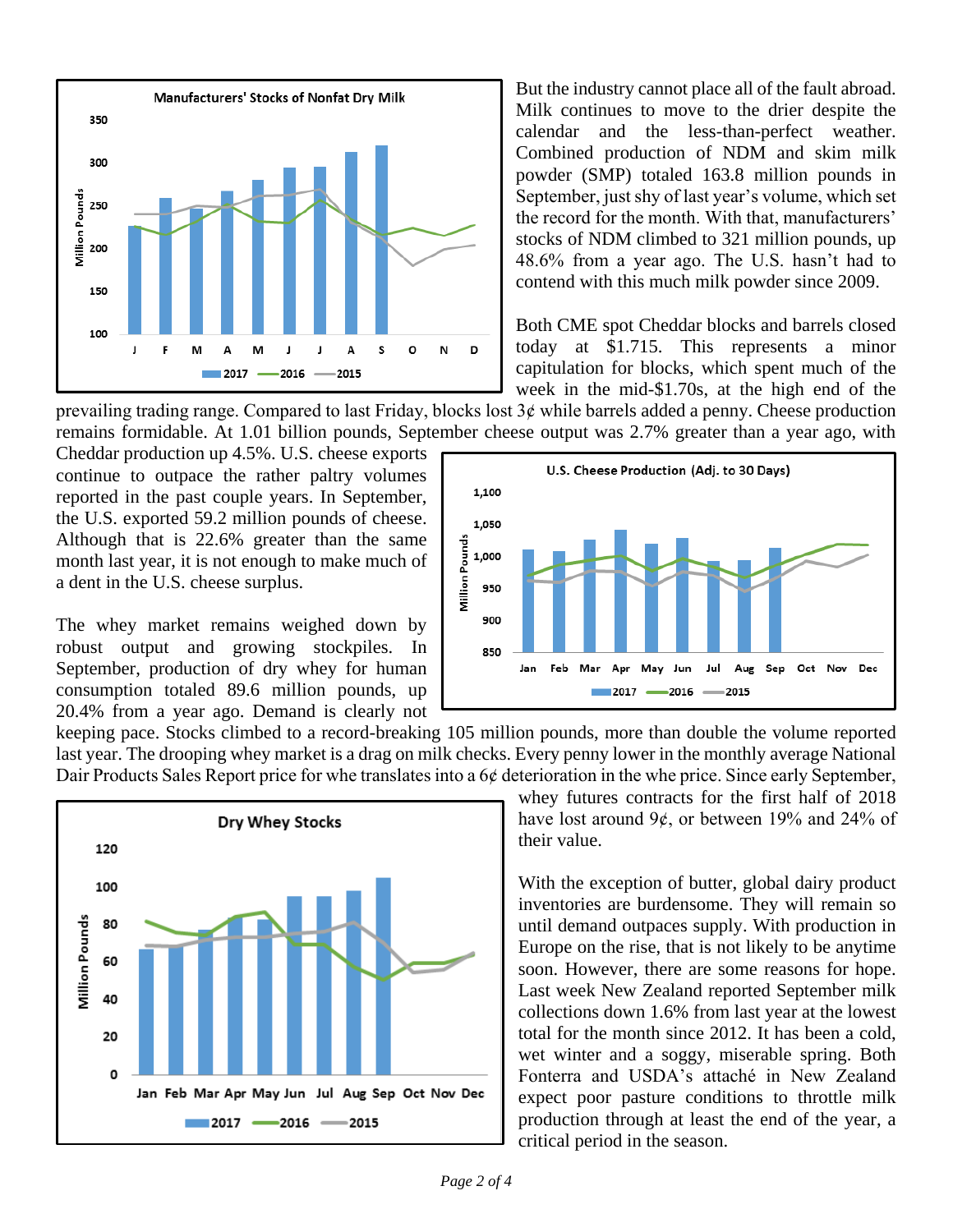Meanwhile, growth in the U.S. dairy herd has begun to slow, and the appetite for expansion seems to be sated for now. In the week ending October 21, dairy cow slaughter reached 61,495 head, up 8.7% from a year ago. Beef packers need more cattle than are readily available, and the cattle markets strengthened considerably this week. This might not incentivize dairy producers to cull any harder than they already are, but it certainly doesn'thurt.

#### *Grain Markets*

The corn market went nowhere at all this week. December futures settled at \$3.4825 per bushel, down a half-cent. The trade will continue to fine-tune its estimate of this year's crop, but it hardly matters. There is



plenty of corn to go around, and prices aren't likely to move much unless the weather in South America becomes a cause for concern.

The soybean market offered a little more day-to-day excitement, although they finished not far from where they started. November soybeans closed at \$9.77, up  $1.75¢$ . The trade seems to be trimming its assessment of the soybean crop. However, demand is also a bit lower than anticipated, with exports lagging due to stiff competition from South America. The status quo – a quiet and range-bound trade – is likely to hold in the feed markets for a while.

\*\*\*

# **California Milk Advisory Board announces dates for December Board Meeting**

The California Milk Advisory Board invites all California dairy producers to the December Board Meeting.

Wednesday, December 6, 2017 – 7:30am Thursday, December 7, 2017 – 8:00am

Monterey Plaza Hotel [400 Cannery Row](https://maps.google.com/?q=400+Cannery+Row%0D+Monterey,+CA+93940&entry=gmail&source=g) [Monterey, CA 93940](https://maps.google.com/?q=400+Cannery+Row%0D+Monterey,+CA+93940&entry=gmail&source=g)

If interested in attending, please contact Tracy Garza at [tgarza@cmab.net](mailto:tgarza@cmab.net) or [209-690-8252.](tel:(209)%20690-8252)



# **Dairy Cares newsletter highlights California dairy farmers use of solar power**

*By Kevin Abernathy, MPC General Manager* 

MPC has been a long-standing member of Dairy Cares, a coalition from across the California dairy community that focuses on environmental stewardship and animal care. The following is an excerpt from the latest Dairy Cares newsletter.

\*\*\*